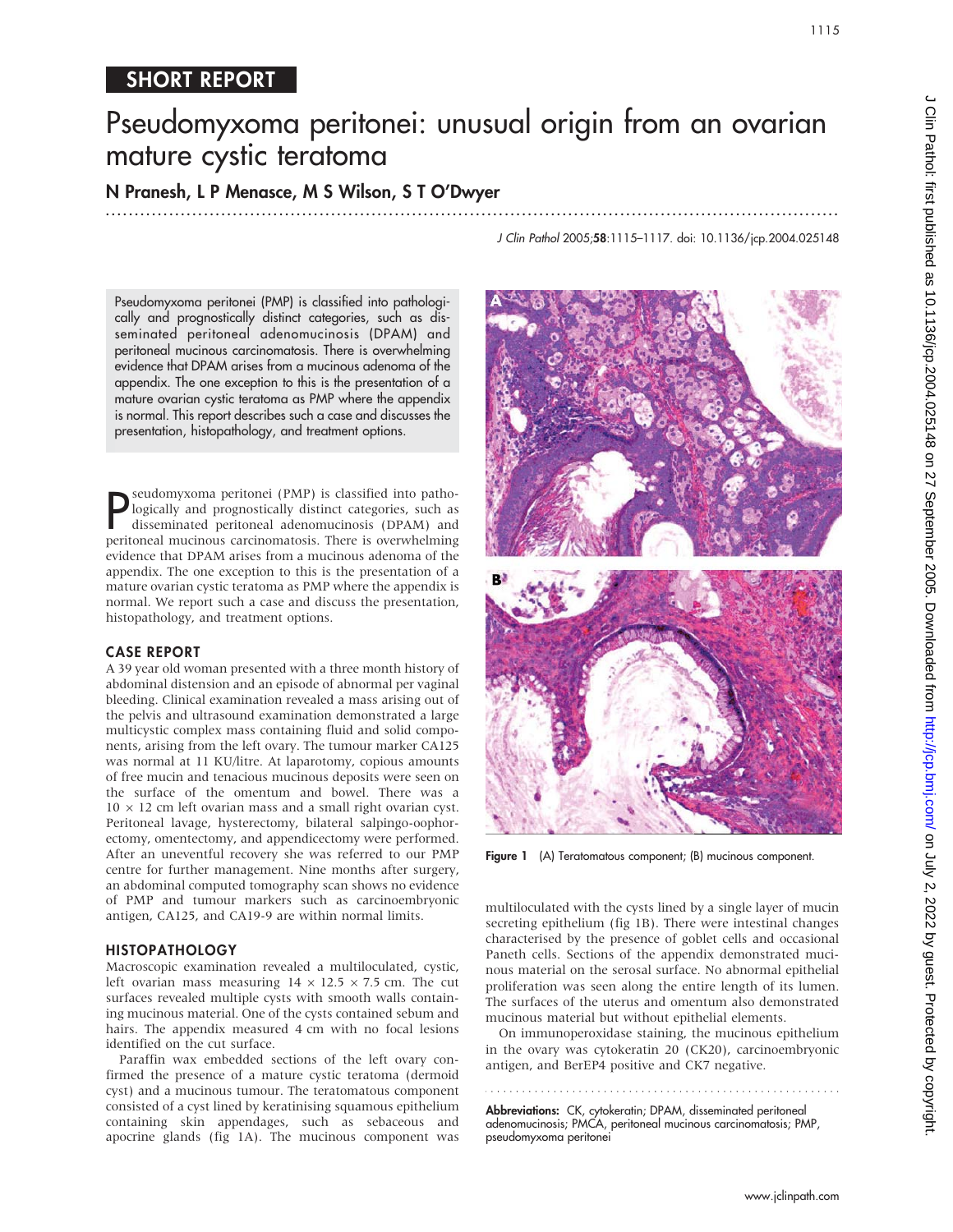# DISCUSSION

Although the association of appendiceal mucinous tumours/ mucocoele with PMP has long been recognised, $12$  the true origin of PMP in women who have simultaneous appendiceal and ovarian tumours has been a dilemma. Advances in immunohistochemical and molecular genetic techniques have provided compelling evidence that the source of PMP is an appendiceal mucinous tumour.<sup>3-6</sup> In the past decade, detailed classifications of PMP have emerged with descriptions of distinct pathological characteristics of prognostic relevance. PMP has been classified into DPAM, characterised histologically by bland to low grade adenomatous mucinous epithelium and an associated appendiceal mucinous neoplasm; peritoneal mucinous carcinomatosis (PMCA), often with an associated mucinous adenocarcinoma of the gastrointestinal tract; and PMCA with intermediate or discordant features, which has combined features of DPAM and PMCA.7 It has been suggested that the term PMP should be used to describe a clinical syndrome of mucinous ascites along with the pathological diagnosis of DPAM.<sup>8</sup>

There are four important points to consider in the above case. (1) The appendix was macroscopically and microscopically normal, suggesting a primary ovarian mucinous tumour. (2) The morphology and immunophenotype of the epithelium lining the mucinous cysts in the ovary suggested a gastrointestinal origin (CK20+/CK7–). (3) The presence of squamous epithelium and skin appendages in the ovary indicated the presence of a mature cystic teratoma. (4) Peritoneal mucinous deposits were devoid of lining mucinous epithelium.

The association of ovarian teratomas, mucinous ovarian tumours, and PMP has been reported in two recent studies. The first was a study of mucinous tumours of the ovary (of intestinal type) in which three cases of PMP with an associated ovarian dermoid cyst were reported.<sup>9</sup> Of these, two had a normal appendix, did not demonstrate peritoneal DPAM lesions, and had no evidence of disease recurrence after five years and 16 years. The third patient in whom neither the appendix was removed nor the peritoneal lesions sampled was alive without clinical evidence of recurrence after a follow up period of four years and nine months. The CK immunophenotype of these tumours was not reported.

The second study reported three cases of mucinous tumours in ovarian cystic teratomas, $10$  where the appendix was microscopically normal and the mucinous tumours had a CK20+/CK7– immunophenotype. The peritoneal lesions had histological features suggestive of PMP/DPAM in two cases and PMCA with intermediate or discordant features in the third. No follow up data were reported for this group of patients.

''The lack of lining epithelium in the peritoneal mucinous deposits, combined with normal tumour markers and normal imaging, make it difficult to outline the treatment that should be offered to our patient''

An appendiceal mucinous neoplasm can be found in almost all cases of DPAM/PMP with the notable exception of those arising in the gastrointestinal component of a mature cystic teratoma. Primary ovarian mucinous tumours are usually CK7 positive and show variable expression of  $CK20$ ,<sup>11</sup> unlike those associated with mature teratomas, which have the CK20+/CK7– phenotype.<sup>10</sup>

The above factors, particularly the lack of lining epithelium in the peritoneal mucinous deposits, combined with normal tumour markers and normal imaging, make it difficult to outline the treatment that should be offered to our patient. If her diagnosis is PMP/DPAM, then she is at risk of recurrent

# Take home messages

- . We report a patient with a mature ovarian cystic teratoma in whom the appendix was normal and who presented with pseudomyxoma peritonei
- The pathological, histological, and tumour marker characteristics of our patient make it difficult to classify this tumour into a distinct category (such as disseminated peritoneal adenomucinosis or peritoneal mucinous carcinomatosis) and advise the patient on the appropriate treatment
- Therefore, we have decided to take a "wait and watch'' approach, and plan to carry out six monthly tumour marker measurements and annual computed tomography scans

PMP and should undergo cytoreduction and hyperthermic intraperitoneal chemotherapy, the currently accepted treatment.<sup>12</sup> However, the similarity of her pathology to that of the three patients in the first of the above studies<sup>9</sup> suggests that she could be treated conservatively, because up to the time of reporting PMP had not recurred in these patients.

The above considerations have led to a ''wait and watch'' approach to the management of our patient, with plans to carry out six monthly tumour marker measurements and annual computed tomography scans.

# .....................

## Authors' affiliations

N Pranesh, M S Wilson, S T O'Dwyer, Department of Surgery, Christie Hospital NHS Trust, Withington, Manchester M20 4BX, UK

L P Menasce, Department of Pathology, Christie Hospital NHS Trust

Full consent was given for the publication of this report.

Correspondence to: Mr N Pranesh, PMP Service, Surgical Theatres, Christie Hospital, Wilmslow Road, Withington, Manchester M20 4BX, UK; Nagarajan.Pranesh@christie-tr.nwest.nhs.uk

Accepted for publication 22 December 2004

### REFERENCES

- 1 Long RT, Spratt JS Jr, Dowling E. Pseudomyxoma peritonei. New concepts in management with a report of seventeen patients. Am J Surg 1969;117:162–9.
- 2 Gibbs NM. Mucinous cystadenoma and cystadenocarcinoma of the vermiform appendix with particular reference to mucocele and pseudomyxoma peritonei. J Clin Pathol 1973;26:413–21.
- 3 O'Connell JT, Tomlinson JS, Roberts AA, et al. Pseudomyxoma peritonei is a
- disease of MUC2-expressing goblet cells. *Am J Pathol* 2002;1**61**:551–64.<br>4 P**rayson RA**, Hart WR, Petras RE. Pseudomyxoma peritonei. A clinicopathologic study of 19 cases with emphasis on site of origin and nature of associated ovarian tumors. Am J Surg Pathol 1994;18:591-603.
- 5 Ronnett BM, Shmookler BM, Diener-West M, et al. Immunohistochemical evidence supporting the appendiceal origin of pseudomyxoma peritonei in<br>women. *Int J Gynecol Pathol* 1997;**16**:1–9.
- 6 Szych C, Staebler A, Connolly DC, et al. Molecular genetic evidence supporting the clonality and appendiceal origin of Pseudomyxoma peritonei in<br>women. *Am J Pathol* 1999;**154**:1849–55.
- 7 Ronnett BM, Zahn CM, Kurman RJ, et al. Disseminated peritoneal adenomucinosis and peritoneal mucinous carcinomatosis. A clinicopathologic analysis of 109 cases with emphasis on distinguishing pathologic features, site ot origin, prognosis, and relationship to ''pseudomyxoma peritonei''.<br>A*m J Surg Pathol* 1995;**19**:1390–408.
- 8 Ronnett BM, Yan H, Kurman RJ, et al. Patients with pseudomyxoma peritonei associated with disseminated peritoneal adenomucinosis have a significantly more favorable prognosis than patients with peritoneal mucinous carcinomatosis. Cancer 2001;92:85–91.
- 9 Lee KR, Scully RE. Mucinous tumors of the ovary: a clinicopathologic study of 196 borderline tumors (of intestinal type) and carcinomas, including an evaluation of 11 cases with ''pseudomyxoma peritonei''. Am J Surg Pathol 2000;24:1447–64.